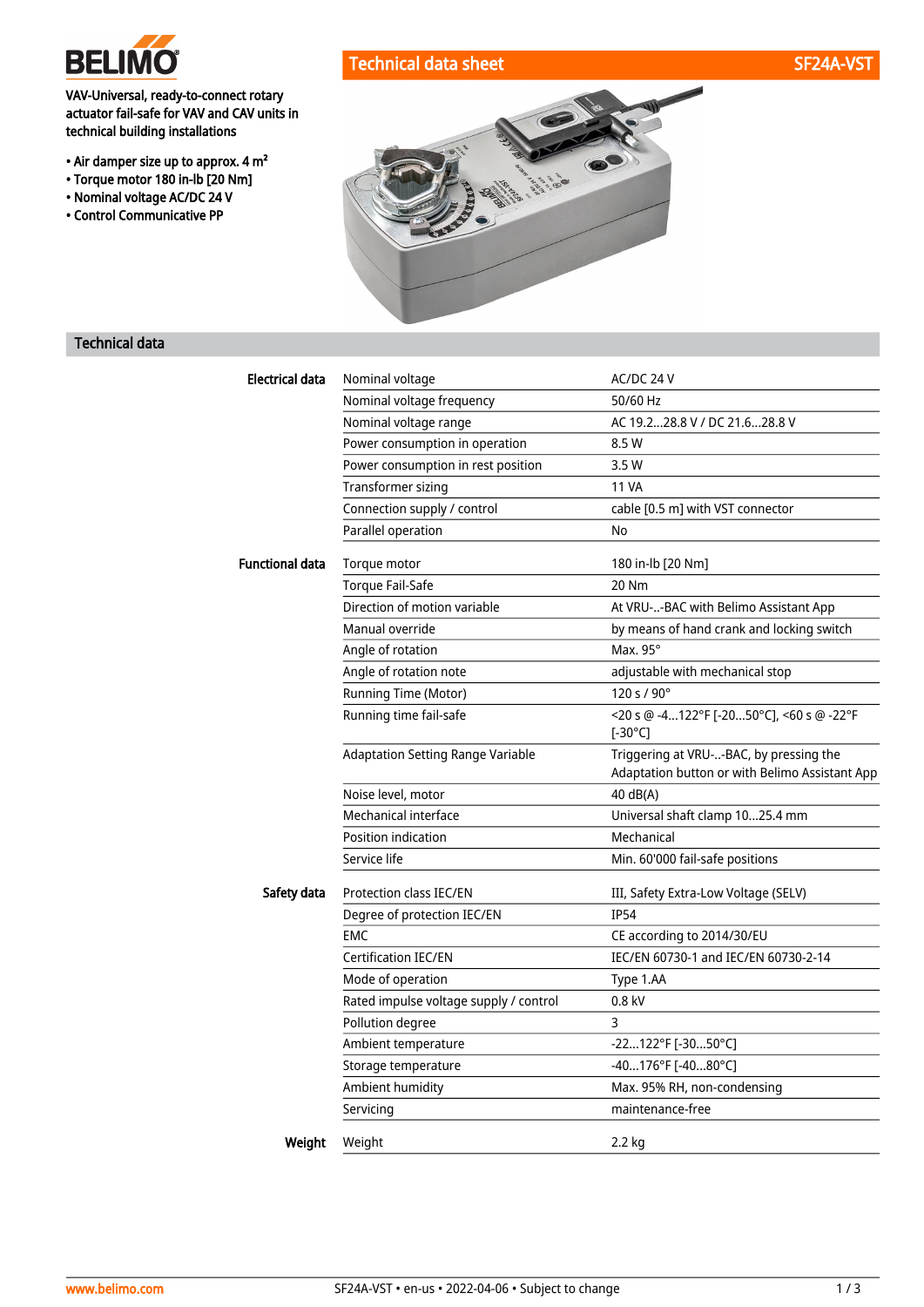

# Technical data sheet SF24A-VST



• The device must not be used outside the specified field of application, especially not in aircraft or in any other airborne means of transport.

• Outdoor application: only possible in case that no (sea) water, snow, ice, insolation or aggressive gases interfere directly with the actuator and that is ensured that the ambient conditions remain at any time within the thresholds according to the data sheet.

- Only authorized specialists may carry out installation. All applicable legal or institutional installation regulations must be complied during installation.
- The device may only be opened at the manufacturer's site. It does not contain any parts that can be replaced or repaired by the user.
- Cables must not be removed from the device.
- Self adaptation is necessary when the system is commissioned and after each adjustment of the angle of rotation (press the adaptation push-button once).
- To calculate the torque required, the specifications supplied by the damper manufacturers concerning the cross-section, the design, the installation situation and the ventilation conditions must be observed.
- The device contains electrical and electronic components and must not be disposed of as household refuse. All locally valid regulations and requirements must be observed.

Accessories

| <b>Electrical accessories</b> | Description                                                  | <b>Type</b> |
|-------------------------------|--------------------------------------------------------------|-------------|
|                               | VAV-Universal - Volumetric flow / branch pressure controller | VRU-D3-BAC  |
|                               | VAV-Universal - Volumetric flow / branch pressure controller | VRU-M1-BAC  |
|                               | VAV-Universal - room pressure controller                     | VRU-M1R-BAC |
|                               |                                                              |             |

## Electrical installation

## Wiring diagrams



Plug-in connection with preassembled cable-plug unit